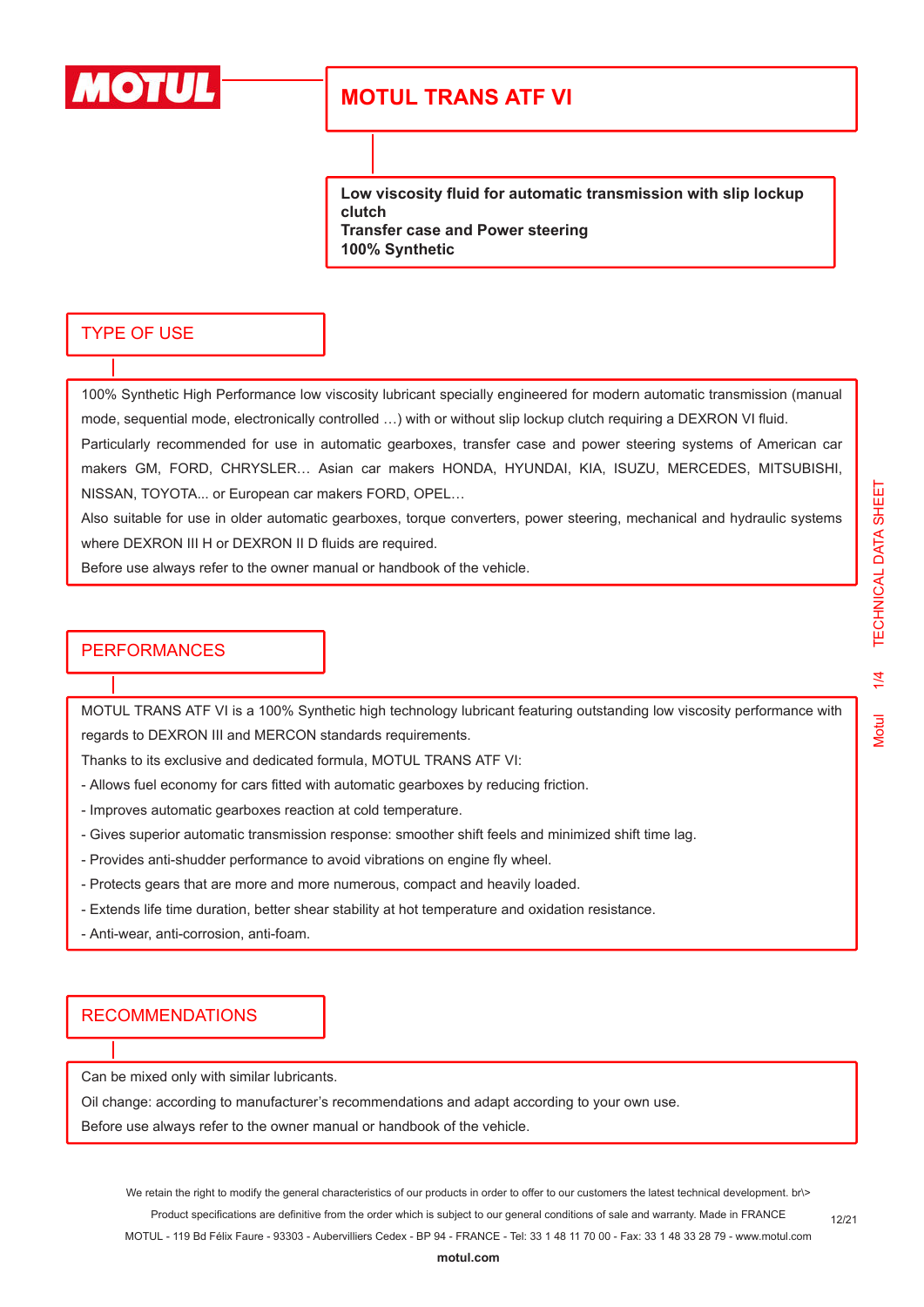

**Low viscosity fluid for automatic transmission with slip lockup clutch Transfer case and Power steering 100% Synthetic**

### **PROPERTIES**

٦

| Color                                           | Visual     | Amber                    |
|-------------------------------------------------|------------|--------------------------|
| Density at $20^{\circ}$ C (68 $^{\circ}$ F)     | ASTM D1298 | 0.842                    |
| Viscosity at $40^{\circ}$ C (104 $^{\circ}$ F)  | ASTM D445  | $30.6 \text{ mm}^2$ /s   |
| Viscosity at $100^{\circ}$ C (212 $^{\circ}$ F) | ASTM D445  | $6.1$ mm <sup>2</sup> /s |
| Viscosity Index                                 | ASTM D2270 | 152.0                    |
| Flash point                                     | ASTM D92   | 216.0 °C / 421.0 °F      |

We retain the right to modify the general characteristics of our products in order to offer to our customers the latest technical development. br\>

Product specifications are definitive from the order which is subject to our general conditions of sale and warranty. Made in FRANCE MOTUL - 119 Bd Félix Faure - 93303 - Aubervilliers Cedex - BP 94 - FRANCE - Tel: 33 1 48 11 70 00 - Fax: 33 1 48 33 28 79 - www.motul.com

**[motul.com](http://www.motul.com)**

12/21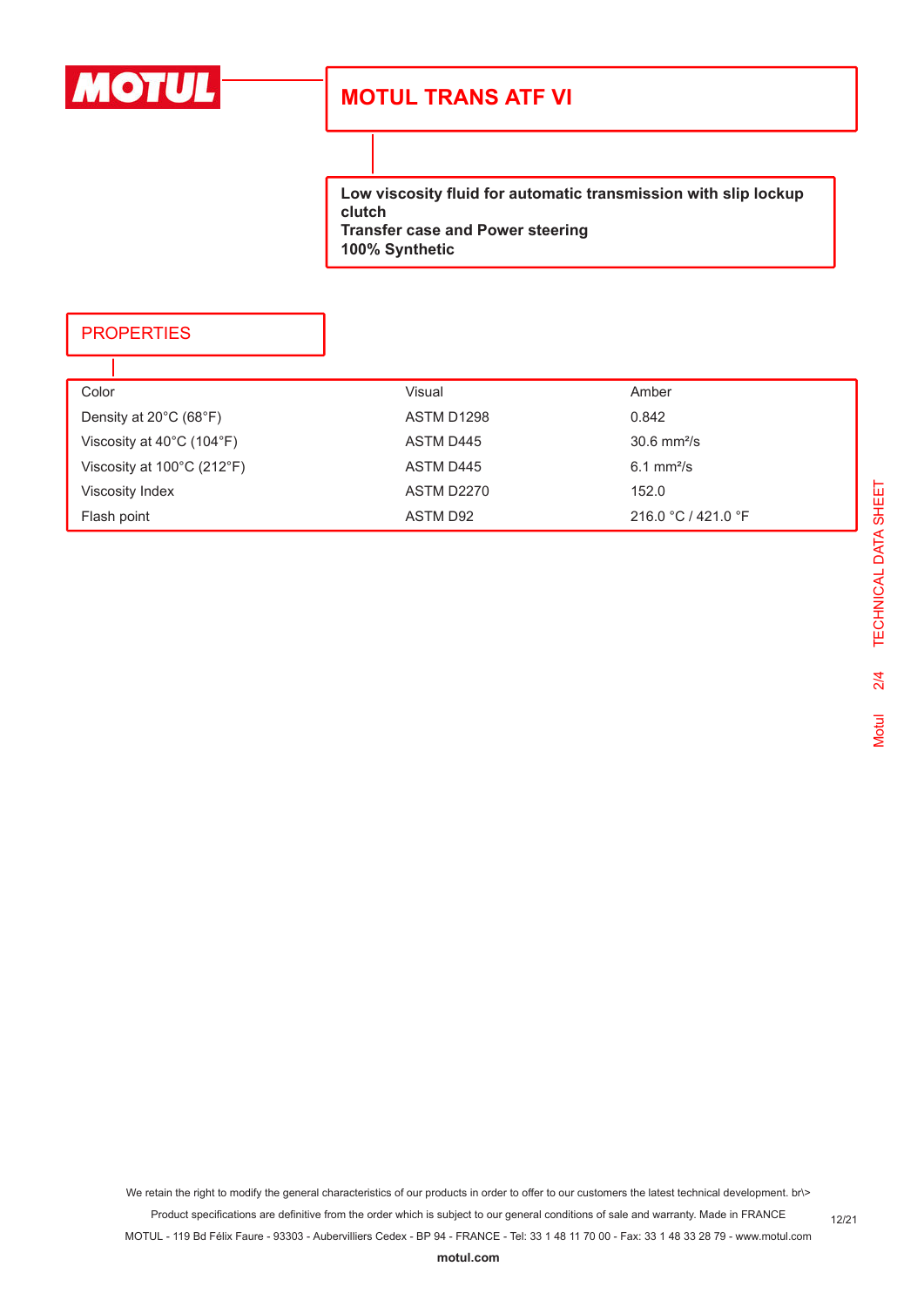

**Low viscosity fluid for automatic transmission with slip lockup clutch**

**Transfer case and Power steering 100% Synthetic**

| <b>OE PERFORMANCES</b>                  |                                                                                                                                                                                                                                                                                                                                                    |  |
|-----------------------------------------|----------------------------------------------------------------------------------------------------------------------------------------------------------------------------------------------------------------------------------------------------------------------------------------------------------------------------------------------------|--|
| <b>ACURA</b>                            | 08200-9008A, 08200-9009A, 08200-9016A, 08266-99964,<br>ATF DW-1 (except CVTs), ATF Z1 (except CVTs)                                                                                                                                                                                                                                                |  |
| <b>ALLISON TRANS-</b><br><b>MISSION</b> | $C-4$                                                                                                                                                                                                                                                                                                                                              |  |
| AUDI                                    | G 052 533, G 053 001, G 053 001 A2, G 055 005, G 055<br>162, G 055 540, G 060 162, G 060 540 A2                                                                                                                                                                                                                                                    |  |
| <b>BENTLEY</b>                          | PY112995PA                                                                                                                                                                                                                                                                                                                                         |  |
| <b>BMW</b>                              | 83 22 0 142 516, 83 22 0 397 114, 83 22 0 403 248, 83 22 0<br>403 249, 83 22 0 432 807, 83 22 2 152 426, 83 22 2 163<br>514, 83 22 2 289 720, 83 22 2 305 396 (ATF2), 83 22 2 305<br>397, 83 22 2 355 599, 83 22 2 355 601, 83 22 2 413 477<br>(ATF7), 83 22 9 400 275, 83 22 9 407 738, 83 22 9 407 858,<br>83 22 9 407 859, ATF 3+, ATF6, L12108 |  |
| <b>BRILLIANCE</b>                       | ATF PTF-1                                                                                                                                                                                                                                                                                                                                          |  |
| <b>CHRYSLER</b>                         | 68043742AB, 68157995AA, 68157995AB, 68171866AA,<br>68171869AA, 68218054CA, 68218057CA, 68218058CA,<br>68218925AA, ATF+3, ATF+4, DEXRON VI Automatic Trans-<br>mission Fluid, MS 90030-A5, MS 9602, SP IV Automatic<br><b>Transmission Fluid</b>                                                                                                    |  |
| <b>CITROËN</b>                          | 05127382, 68043742AA, 68818925AA/AB, 8 & 9 Speed<br>ATF, AW-1, AW-2, RP 9734 R7 for EAT6 transmissions                                                                                                                                                                                                                                             |  |
| <b>DAIMLER</b>                          | 68043742AB, 68157995AA, 68157995AB, 68171866AA,<br>68171869AA, 68218054CA, 68218057CA, 68218058CA,<br>68218925AA, ATF+3, ATF+4, DEXRON VI Automatic Trans-<br>mission Fluid, MS 9602, SP IV Automatic Transmission Fluid                                                                                                                           |  |
| <b>DS (CAPSA)</b>                       | 05127382, 68043742AA, 68818925AA/AB, 8 & 9 Speed<br>ATF, AW-1, AW-2, RP 9734 R7 for EAT6 transmissions                                                                                                                                                                                                                                             |  |
| <b>FIAT</b>                             | 9.55550-AV5 for ZF automatic gearbox with 8 and 9 speed                                                                                                                                                                                                                                                                                            |  |
| <b>FORD</b>                             | MERCON LV, MERCON ULV, WSS-M2C922-A1, XT-10-<br>QLVC, XT-6-QSP (SP)                                                                                                                                                                                                                                                                                |  |
| <b>GENERAL MOTORS</b>                   | 19256039, 88861004, 88863400, 88863401, 9986153,<br>9986333, AW-1, Dex HP, GM 1940184, GM 93165414, GM<br>DEXRON HP ATF, GM DEXRON II D, GM DEXRON III H,<br>GM DEXRON ULV ATF, GM DEXRON VI, GMW16444,<br>GMW16974, WS                                                                                                                            |  |
| <b>HONDA</b>                            | 082000-9001, 08200-9005, 08200-9005, 08200-9008,<br>08200-9016-A, 08200-9017, 08266-9904, 08266-99907,<br>ATF-11, ATF DW-1 (except CVTs), ATF-TYPE 3.1, ATF Z1<br>(except CVTs), B2618-OLE-025, Type 3.0                                                                                                                                           |  |
| <b>HYUNDAI</b>                          | 00232-1904, 040000C90SG, 04500-00115, NWS-9638,<br>SP4-M1, SPH-IV, SP-IV, SP-IV M, SP-IV-RR, WS                                                                                                                                                                                                                                                    |  |
| <b>INFINITI</b>                         | MATIC D, MATIC J, MATIC K, MATIC S                                                                                                                                                                                                                                                                                                                 |  |
| <b>ISUZU</b>                            | Besco ATF III, SCS, WSI                                                                                                                                                                                                                                                                                                                            |  |
| <b>JAGUAR LAND</b><br><b>ROVER</b>      | 02JDE 26444, Jaguar Fluid 8432                                                                                                                                                                                                                                                                                                                     |  |
| <b>KIA</b>                              | NWS-9638, SP4-M1, SPH-IV, SP-IV, SP-IV M, WS                                                                                                                                                                                                                                                                                                       |  |
| <b>LAND ROVER</b>                       | LR023288, LR023289, TYK500050                                                                                                                                                                                                                                                                                                                      |  |

We retain the right to modify the general characteristics of our products in order to offer to our customers the latest technical development. br\> Product specifications are definitive from the order which is subject to our general conditions of sale and warranty. Made in FRANCE

MOTUL - 119 Bd Félix Faure - 93303 - Aubervilliers Cedex - BP 94 - FRANCE - Tel: 33 1 48 11 70 00 - Fax: 33 1 48 33 28 79 - www.motul.com

12/21